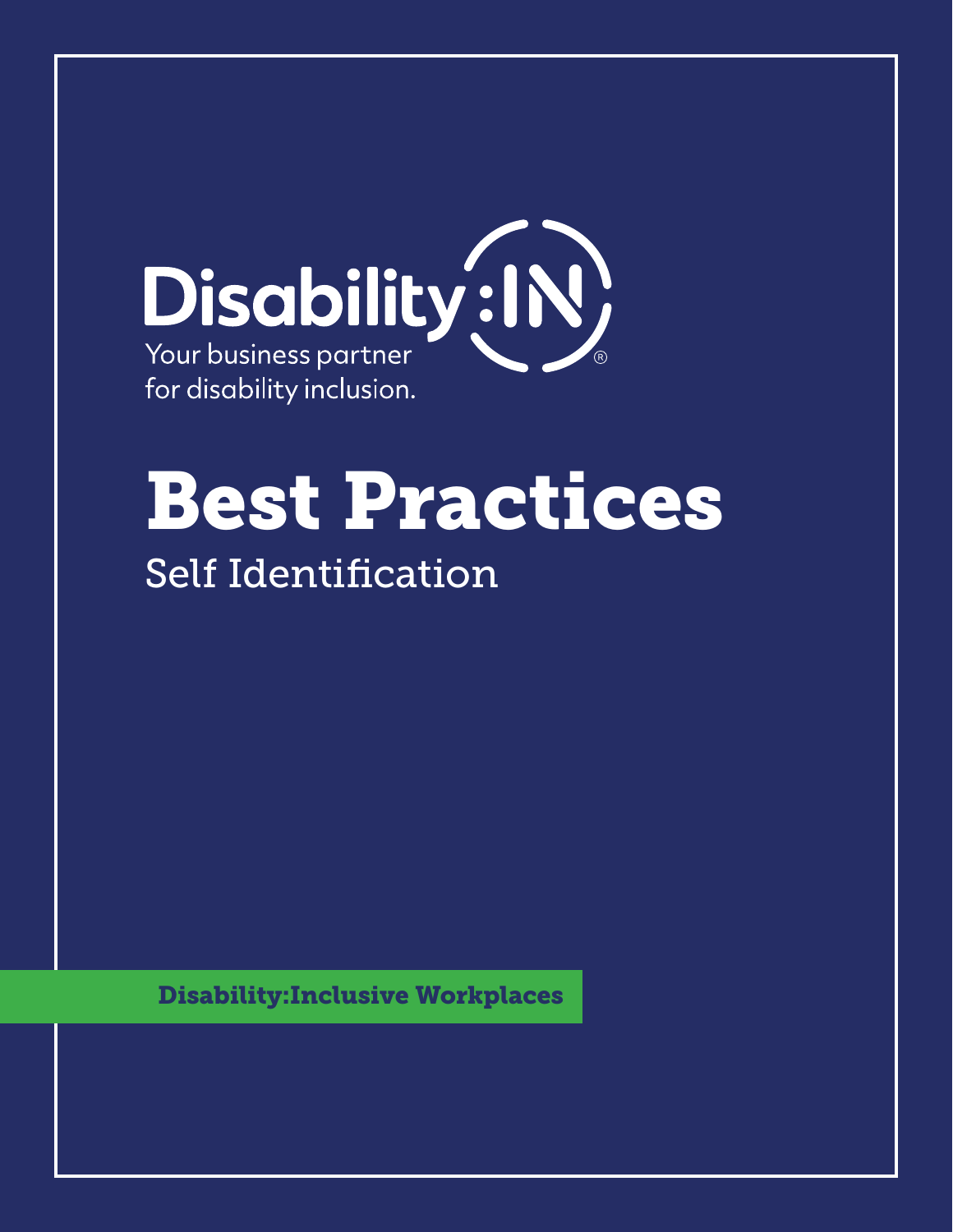

# How can companies create a work culture where employees are comfortable disclosing a disability?

Now more than ever, how people identify, as well as when and why they disclose a disability, determines workplace culture. Research shows it is not an overstatement to say that having more people who openly disclose their disability creates an inclusive culture that has the power to dramatically shape future business culture and success. But here's the reality:

In interviews with leaders participating in the 2019 Disability Equality Index (DEI), we uncovered insights that offer fresh perspective on how to effectively boost the number of people who selfidentify as having a disability. There's room for growth. While 92% of businesses encourage employees with a disability to self-identify and 95% have a confidential reporting process in place, on average, only 3.7% of DEI participants' employees disclosed their disability to their employer at any point. So how do you capture at least some of the 19% who qualify as having a disability according to the U.S. Census?

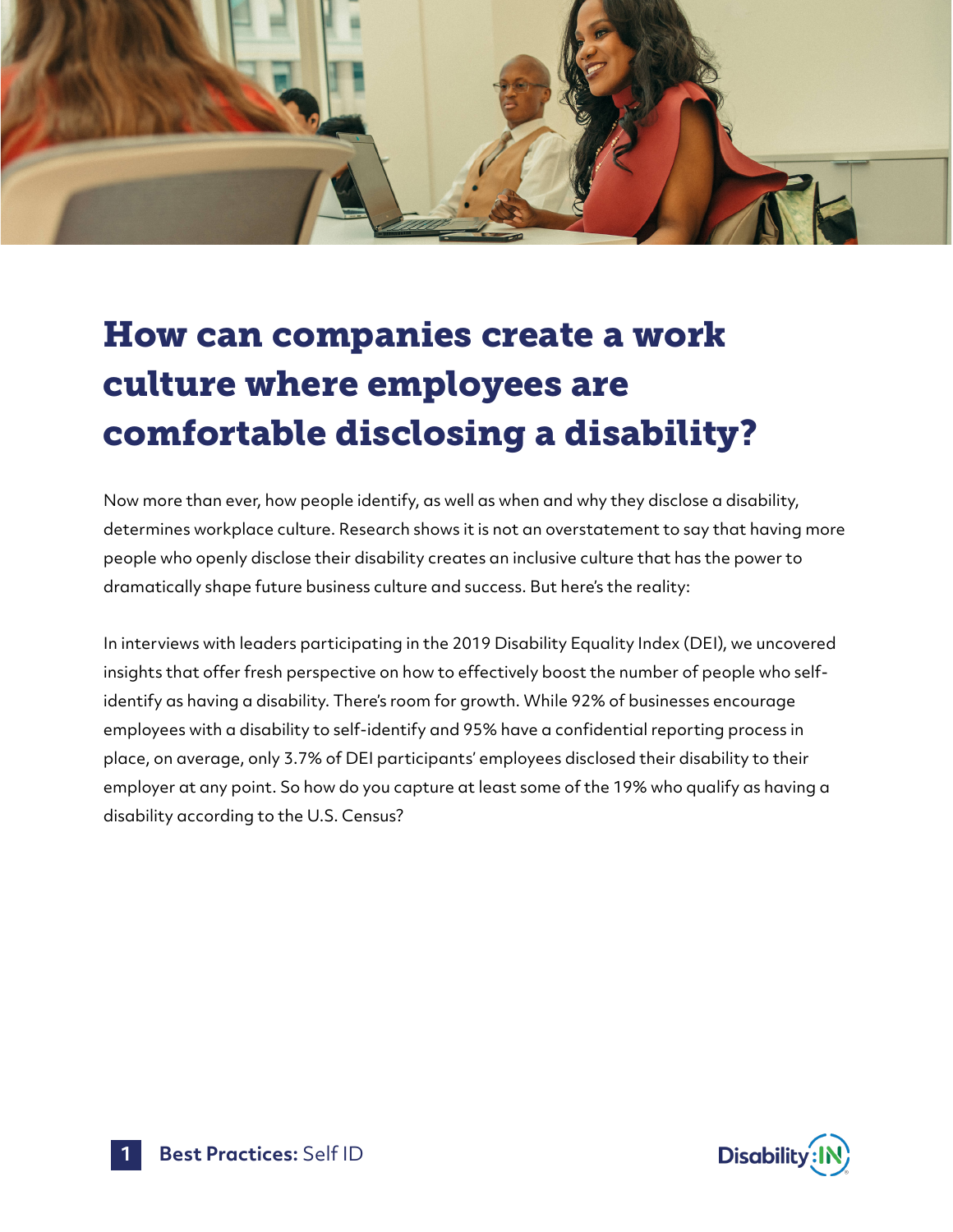#### Start With These Five Key Actions:



#### **1) Educate:** Use Your Experts

Many businesses reported that no matter how well vetted their self-ID materials were, there were unanticipated questions and feedback. The most common theme? Whatever collateral you offer, be sure to run it by your in-house experts—people with disabilities, often in Business or Employee Resource Groups (B/ERGs). As one executive said: When people with disabilities talk, non-disabled people listen.



**Best Practices:** Self ID **2**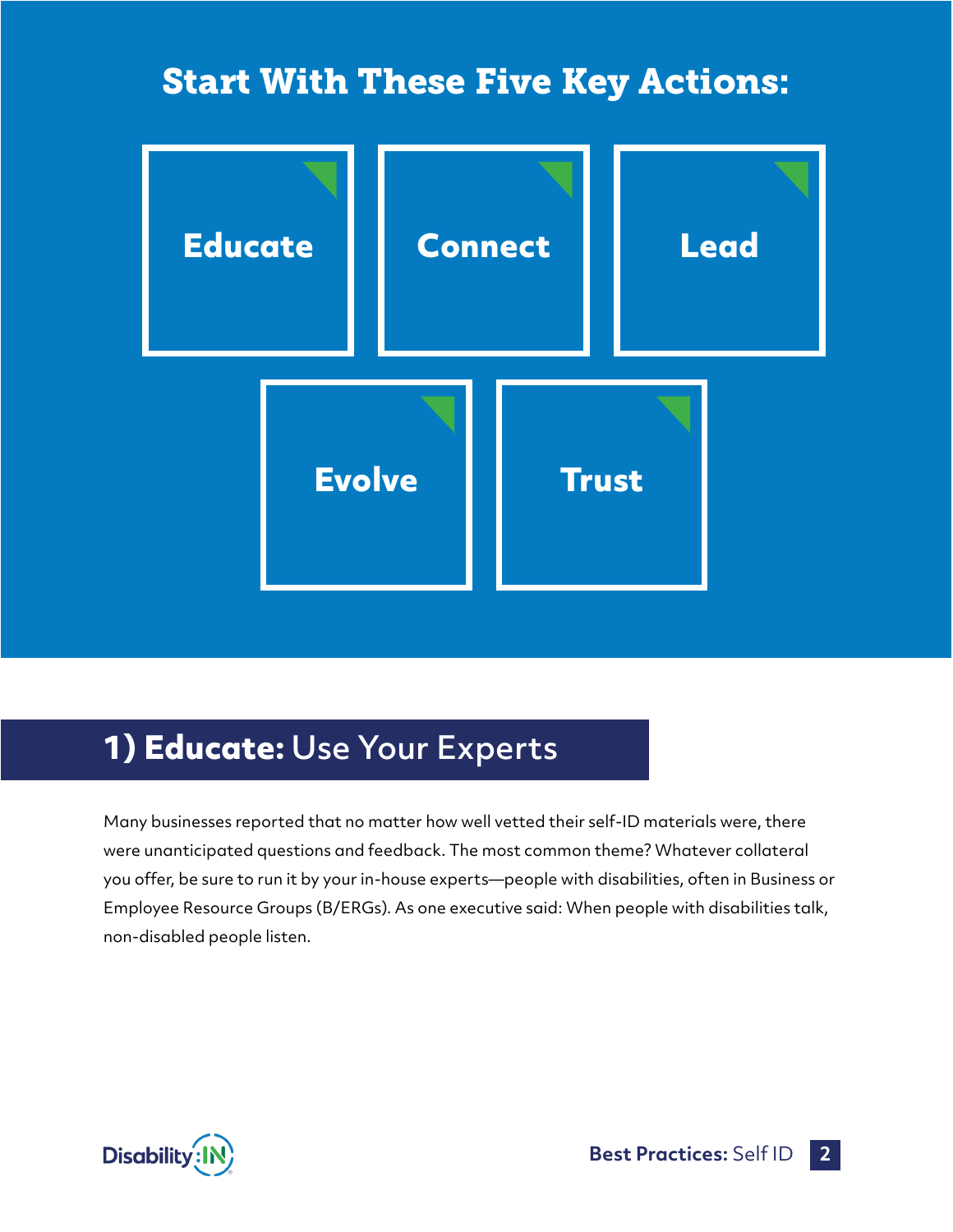*"One key to our success was making sure our managers had the tools they needed to start the conversation with confidence. Strong manager-employee relationships are key to developing trust. To best position our managers for success, we provided them with resources to help them better understand the importance of self-identification, how to position the conversation and the most appropriate language to use when integrating the topic into team huddles and meetings. In addition, we've developed a toolkit that includes step-by-step instructions on the Self-ID process, explains what qualifies as a disability and provides information on who to contact with questions or concerns about confidentiality. We are happy to be seeing an increase in disclosure numbers since putting these efforts into place."* 

**Dawnita Wilson,** Director, Global Diversity and Inclusion, Sodexo

#### **2) Connect:** More People, Less Paper

Not sure you have the bandwidth for more town halls, Ted-style talks or lunch-and-learns? This may change your mind: According to a recent Harvard Business Review study, face-to-face requests are 34 times more effective than emailed ones.

*"It's common for employees to ask why we need information on their disability status. Are we just being nosy? We are trying to dispel that myth by spotlighting the voices of people with disabilities. We've had great success when we ask military and disability ERG members to offer the reason why self-ID is important to them. They often stress that 'your voice counts' and discuss the larger reasons why a company is interested in gathering data. At one point, our department took the self-ID campaign on the road to some of the smaller offices. During those presentations and talks, we learned a lot about how to successfully approach the topic of disclosure."* 

**Kristen Cook,** Manager, Diversity and Inclusion, McKesson Corporation

#### **3) Lead:** Take It From The Top Down

This year's data shows that 94% of DEI companies have a senior executive who is internally known as being a person with a disability or ally. But less than 10% of senior-level employees were willing to disclose a disability (EY). Consider giving voice to mid-level leaders with disabilities who are eager to talk. In this way, a narrow self-ID conversation expands and shifts to one about

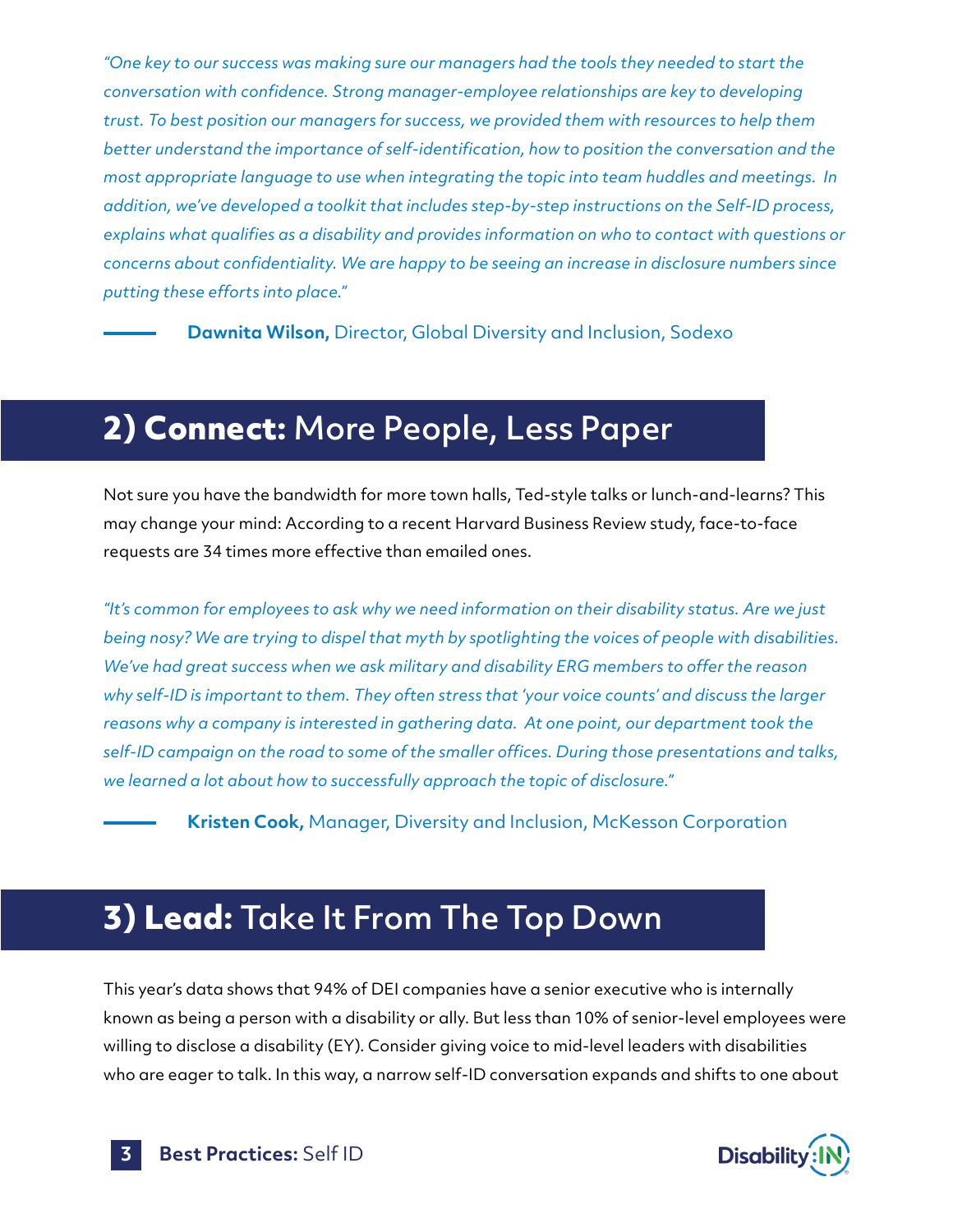

openness at the office and showing disability pride. People will ask about their journey. They can talk about their work and being part of a forward-thinking company. Put another way, instead of asking people to 'come out', you are inviting them into the fold.

*"I have been fortunate to find a place that allows leaders and all of their employees to bring their best selves to work. I am dyslexic and this is my superpower. Often, my learning disability forces me to plan and over-prepare. Because I am forced to plan, I am usually over-prepared for things that most people consider no-brainers. So, when stress happens, I am much more prepared for it. One of the challenges I face with dyslexia is my sense of direction – it's very difficult to navigate new places, which forces me to map things out to the gnat's eyelash. And, because I have to review and crosscheck everything several times, my level of accuracy and attention to detail is heightened, ironically. There is a lot of passion around the topic of disability here and because so many people are comfortable talking about it, the idea of 'disclosing' a disability isn't an issue."* 

**Nan Ferrara,** EVP, Operations and Continuous Improvement (CI), Voya Financial

### **4) Evolve:** Can You Do Less With More Energy & Purpose

You may need to change your strategy and then change it again. As long as you stay true to the company's core values, you won't find yourself too far off course. It's your business to push people to engage in normalizing self-identification and to create a strategy in which disability is not equated with a deficit.

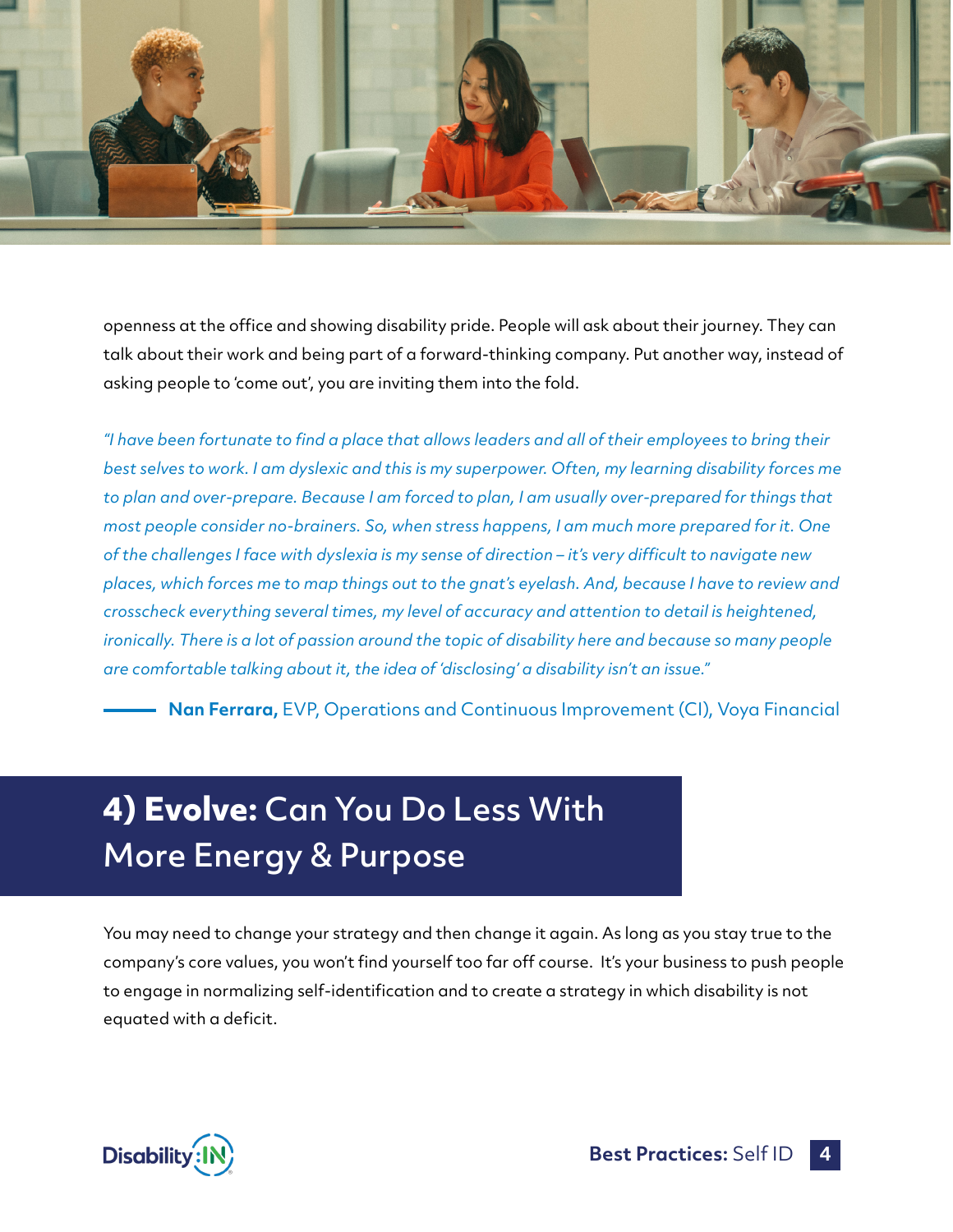*Driving to a more inclusive and accepting culture included collecting videos from associates with disabilities across Anthem that captured how they felt about working here. In these videos, associates spoke openly about their disabilities and experiences, referenced the various benefits that our organization provides, supporting them to thrive in their roles, and provided their own individual perspectives on why it is important for associates to self-identify. Offering a platform for associates to share their stories, provided associates across the company an opportunity to hear and learn from them and others who already blazed the trail. As a result, the number of associates who chose to self-identify as having a disability or update their disability-related information following the launch of the campaign, more than doubled."* 

**Merrill A Friedman,** Sr. Director, Disability Policy Engagement, Anthem, Inc.

#### **5) Trust:** How To Get It & Keep It

Encouraging employees with disabilities to self-ID requires trust and trust is built by actions leaders take. Investing time and resources in accessible tools and technologies and creating an easily accessed, responsive accommodations process can send the message that your workplace embraces people with disabilities— from candidates to existing employees. Your company values the creativity and innovation that result from a truly diverse workforce. Beyond that, executives said, be human. Put people, not their disability, first.

*"To further create trust, we learned it was best to feature everyday employee voices in videos and blogs which capture the human side of the disability experience and which showcase both struggles and triumphs. There is definitely a lack of trust. When it comes to stigma and self-identification, I think it will be the next generation that will help us to normalize disability. More and more people are open and comfortable. I attribute that sense of safeness to showing the value of self-ID and emphasizing confidentiality. To further create trust, we learned it was best to feature voices in videos that are not 'corporate' in content. Instead, they capture the human side of the individuals and showcase both the struggles and triumphs."* 

**Ken Shapiro,** Leader, Ability Employee Resource Group, Unum Group

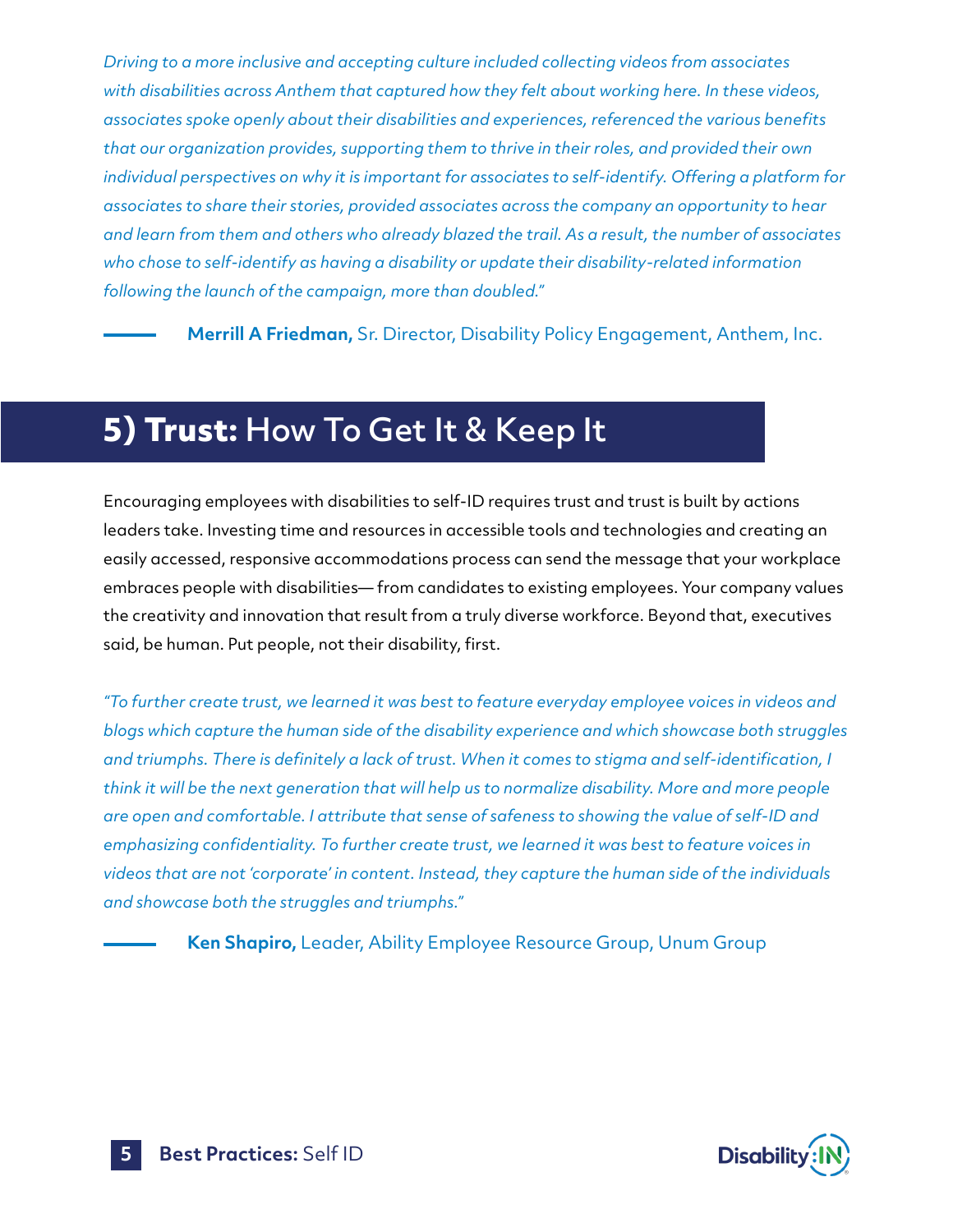## What Exactly Is The Definition Of A Disability?

Don't assume that employees know exactly what qualifies as a disability. If you survived cancer two years ago, are you considered disabled? YES. If you use a cane on bad days to get around at work—does that count? It depends. It would be considered a disability if the impairment substantially limits one or more major life activities and is of a duration of 6 months longer. Nearly 20% of the workforce fits into the current definition of living with a disability; 75% of individuals with disabilities have nonapparent disabilities (Census). The term "disability" is defined by Americans with Disabilities Act (ADA) and Section 503 of the Rehabilitation Act of 1973 as (1) a physical or mental impairment that substantially limits one or more "major life activities," (2) a record of such an impairment, or (3) regarded as having such an impairment. For more information on U.S. disability non-discrimination laws, visit DOL's Disability Nondiscrimination Law Advisor. (DOL)

#### **Examples Include:**

- **Deafness**
- **Blindness**
- **Diabetes**
- **Cancer**
- **Epilepsy**
- • Intellectual disabilities
- Partial or completely missing limbs
- Mobility impairments requiring the use of a wheel chair
- Cerebral palsy
- HIV infection
- Multiple sclerosis
- • Muscular dystrophy
- • Major depressive disorder
- • Bipolar disorder
- Post-traumatic stress disorder
- • Obsessive-compulsive disorder
- **Schizophrenia**

• Autism

Courtesy: examples, SHRM, definition DOL